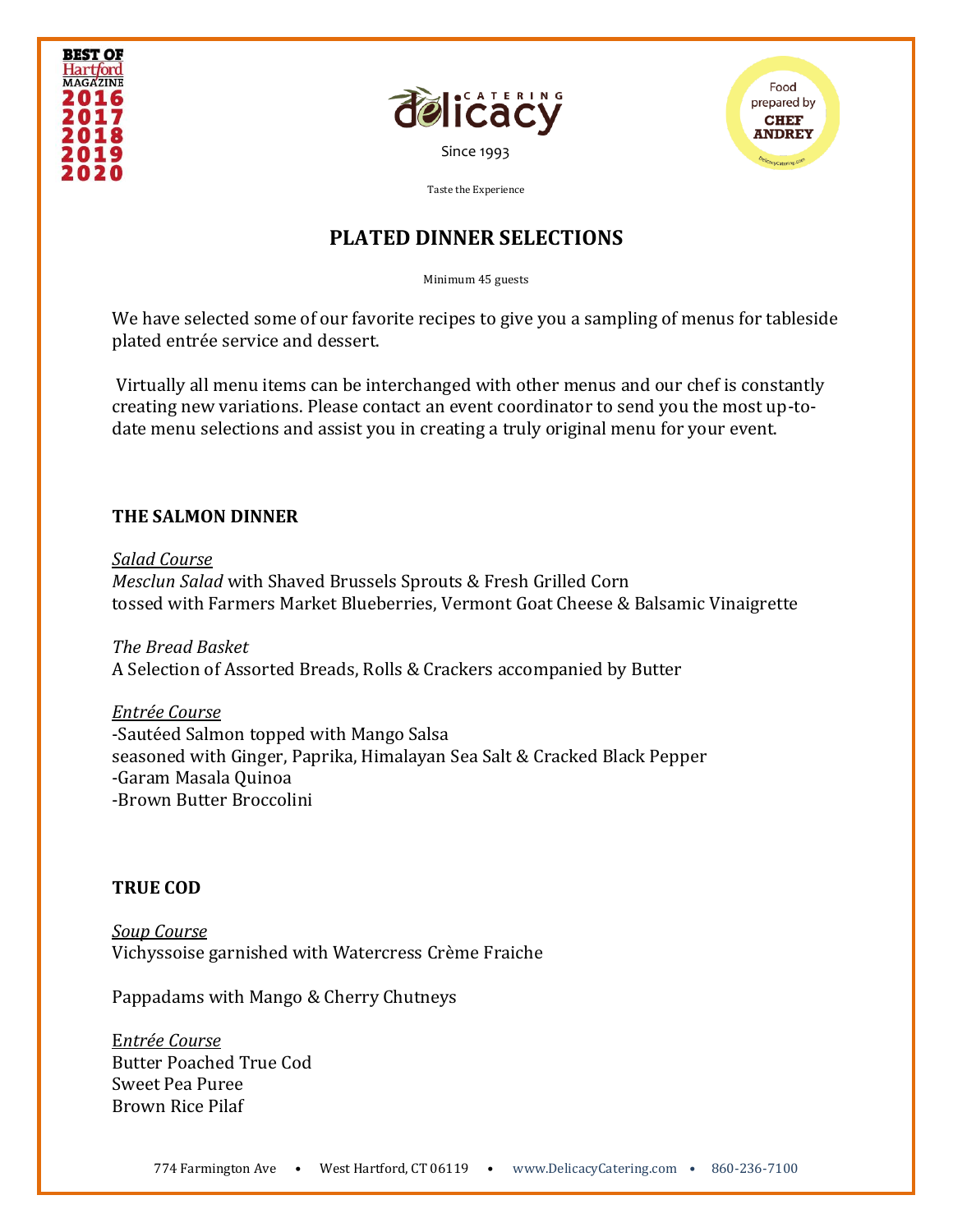





### **FRENCHED FARM TO TABLE CHICKEN BREAST**

*Salad Course*  Farmers Market Chopped Vegetable Salad A Medley of Green Beans, Wax Beans, Tomato, Corn, Bell Peppers, Red Onions & Cucumber with Champagne Chervil Vinaigrette

Skillet Cornbread with Butter & Lavender Honey

*Entrée Course*  Frenched Farm to Table Chicken Breast Brown Sugar, Garlic & Lemon Juice Cheddar Grits Collard Greens

## **ROASTED VEGETABLE TURNOVER**

*Salad Course*  California Garden Salad Mixed Garden Greens & Fresh, Crisp California Vegetables tossed with Raspberry Vinaigrette

Tomato Focaccia

*Entrée Course*  Roasted Vegetable Turnover Roasted Vegetables, Arugula & Smoked Gouda in a Flaky Pastry Shell

Apple Onion Compote

Moroccan Cous Cous a Medley of Fresh Sautéed Vegetables & Dried Fruits combined with Cous Cous in a Curried Red Pepper Marinade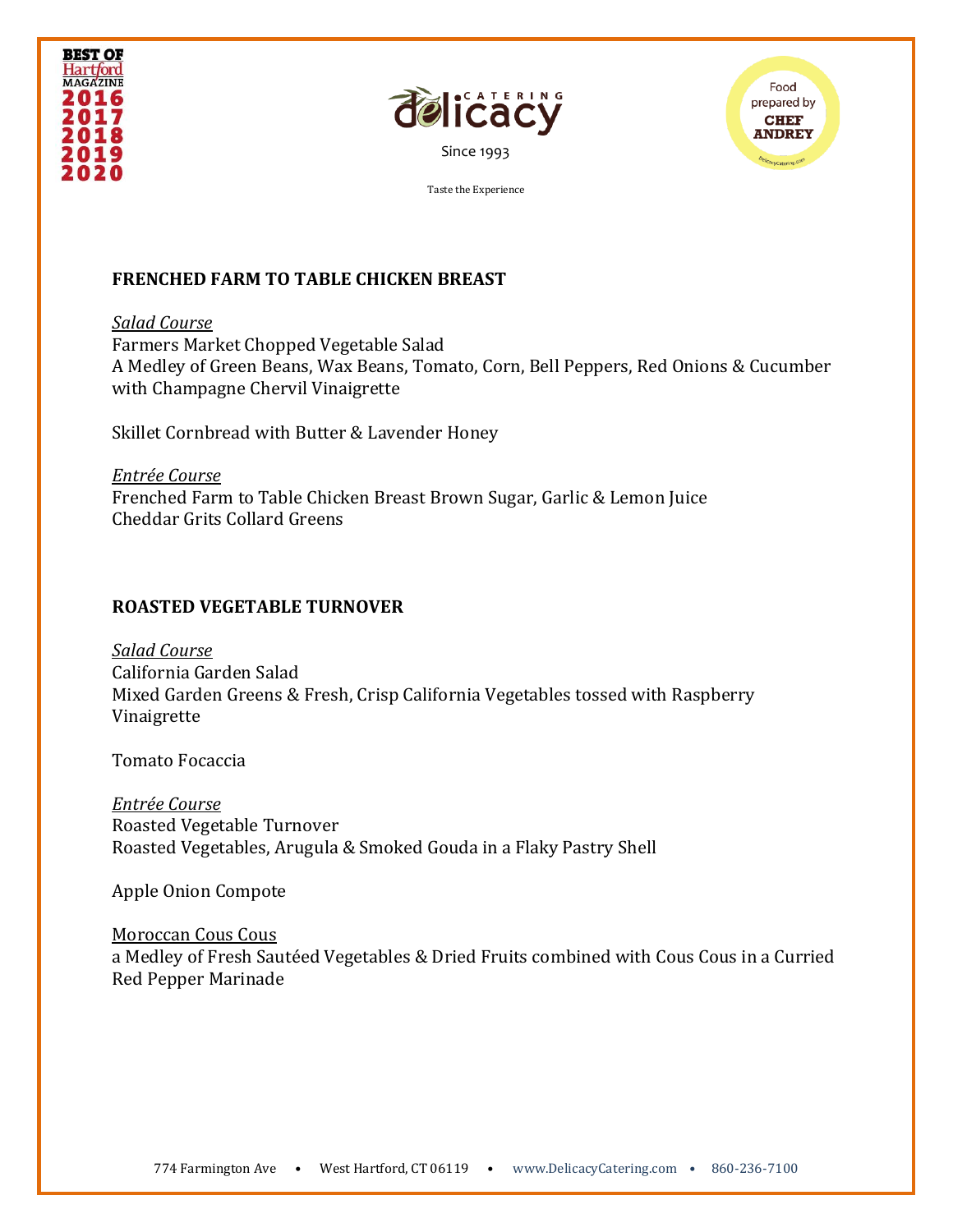





### **GRILLED VEGETABLE NAPOLEON**

*Salad Course*  Kale Garden Salad Blend of Kale, Spinach, Tomato Wedges, Carrot, Radish & Cucumber with Buttermilk Ranch **Dressing** 

Sourdough Bread with Butter

*Entrée Course*  Grilled Vegetable & Rainbow Cous Cous Napoleon topped with Montrachet Cheese, drizzled with Balsamic Reduction & served on a pool of Saffron Sauce

#### **EGGPLANT TIMBALE**

*Salad Course*  Chef's Famous Caesar Salad with Shredded Parmesan Cheese & Homemade Croutons

Herbed Focaccia

*Entrée Course*  Individual Eggplant Timbale Layers of Sautéed Eggplant, Fresh Tomato Basil Sauce and Parmesan & Mozzarella Cheeses

Lemon & Olive Oil Orzo with Arugula tossed in Lemon Vinaigrette

Wilted Kale, Chard & Spinach

### **PANKO BREADED STUFFED CHICKEN**

*Salad Course*  Classic Wedge Salad

Chef's Specialty Bread Basket A Selection of Assorted Breads, Rolls & Crackers accompanied by Butter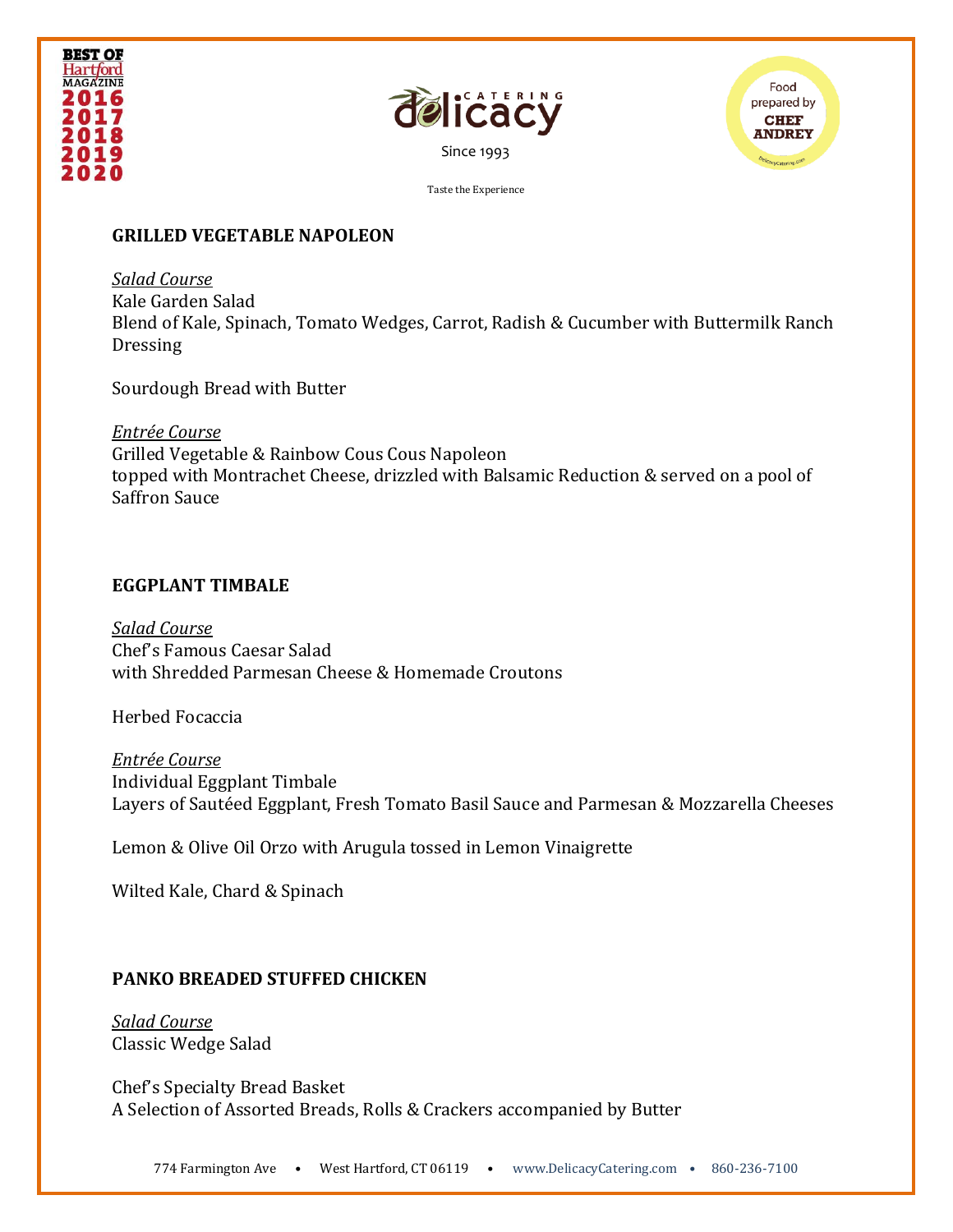





#### *Entrée Course*  Panko Breaded Stuffed Chicken Fresh Spinach, Roasted Red Peppers, Prosciutto & Smoked Gouda Thyme Cream Sauce

Oven Roasted Fingerling Potatoes with Sea Salt & Fresh Herbs Bird's Nest of Cinnamon, Nutmeg & Cayenne Spaghetti Squash

## **TENDER BEEF MEDALLIONS**

### *Salad Course*

Orange Raspberry Mesclun Salad Mesclun Mix of Baby Lettuces with Orange Segments, Fresh Raspberries, Gorgonzola, Toasted Sunflower Seeds & Grape Tomatoes tossed in Citrus Vinaigrette

Demi Baguettes with Butter

*Entrée Course*  Freshly Sliced Tender Beef Medallions with Pinot Noir Mushrooms & Crispy Onions Creamy Parmesan Truffled Orzo

Fresh Asparagus oven roasted with a touch of Extra Virgin Olive Oil then lightly topped with a Gremolata of Lemon Zest, Fresh Garlic & Flat Italian Parsley

# **SHORT RIBS**

*Salad Course*  Kale Salad Caramelized Red Onions, Carrots, Strawberries, Almonds, Goat Cheese & Croutons in Balsamic Vinaigrette

Skillet Cornbread Skillet Cornbread with Butter & Lavender Honey

*Entrée Course*  Belgian Ale Braised Short Ribs slow cooked in Belgian Beer & Fresh Herbs until fork tender & bursting with flavor Smashed Skillet Red Potatoes Tender Brussels Sprouts with Smoked Bacon & Mustard Seed Butter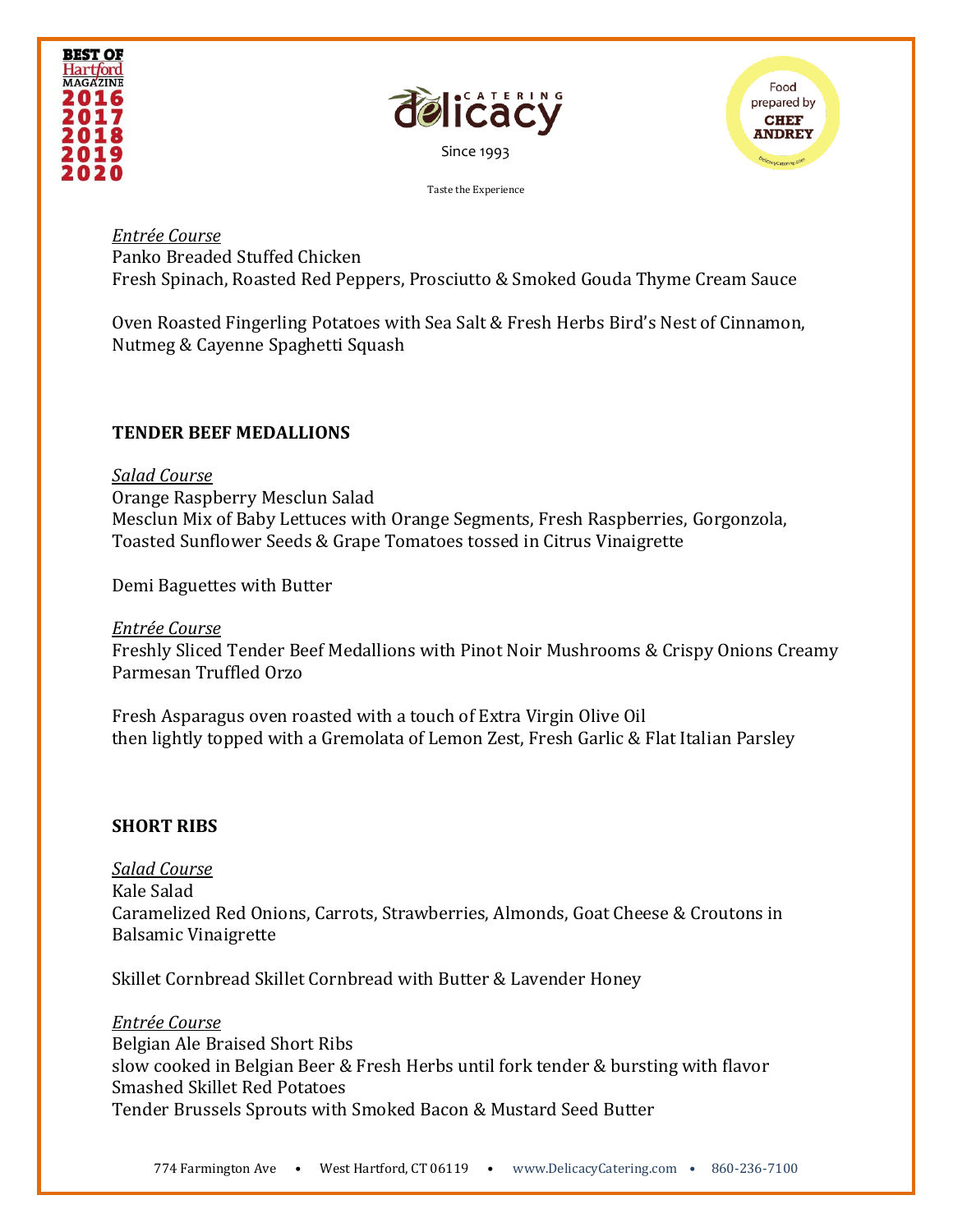





### **BRAISED LAMB**

*Salad Course*  Spinach Salad with Mandarin Orange & Slivered Almonds with Sweet & Sour Dressing

Sourdough Bread with Butter

*Entrée Course*  Xinomarvo Braised Lamb over Rosemary

Johnny Cake Balsamic Roasted Beets Oven Roasted Okra

### **FILET MIGNON**

*Salad Course*  Fresh Baby Lettuces with Feta Cheese, Kadota Fig, Grilled Red Onion & Roasted Cherry Tomato in Lemongrass Balsamic Vinaigrette

Chef's Specialty Bread Basket A Selection of Assorted Breads, Rolls & Crackers accompanied by Butter

*Entrée Course*  6 oz. Filet with Gorgonzola Walnut Butter Parmesan Potato Galette Thinly Sliced Idaho Potatoes layered with Parmesan Cheese, Cream & Butter

Spinach Soufflé ́Stuffed Tomatoes

### **CHICKEN MILANESE**

*Salad Course*  Frisee, Kale, Pear, Dried Fig & Crispy Rice with Lemon White Balsamic Vinaigrette

Herbed Ciabatta Rolls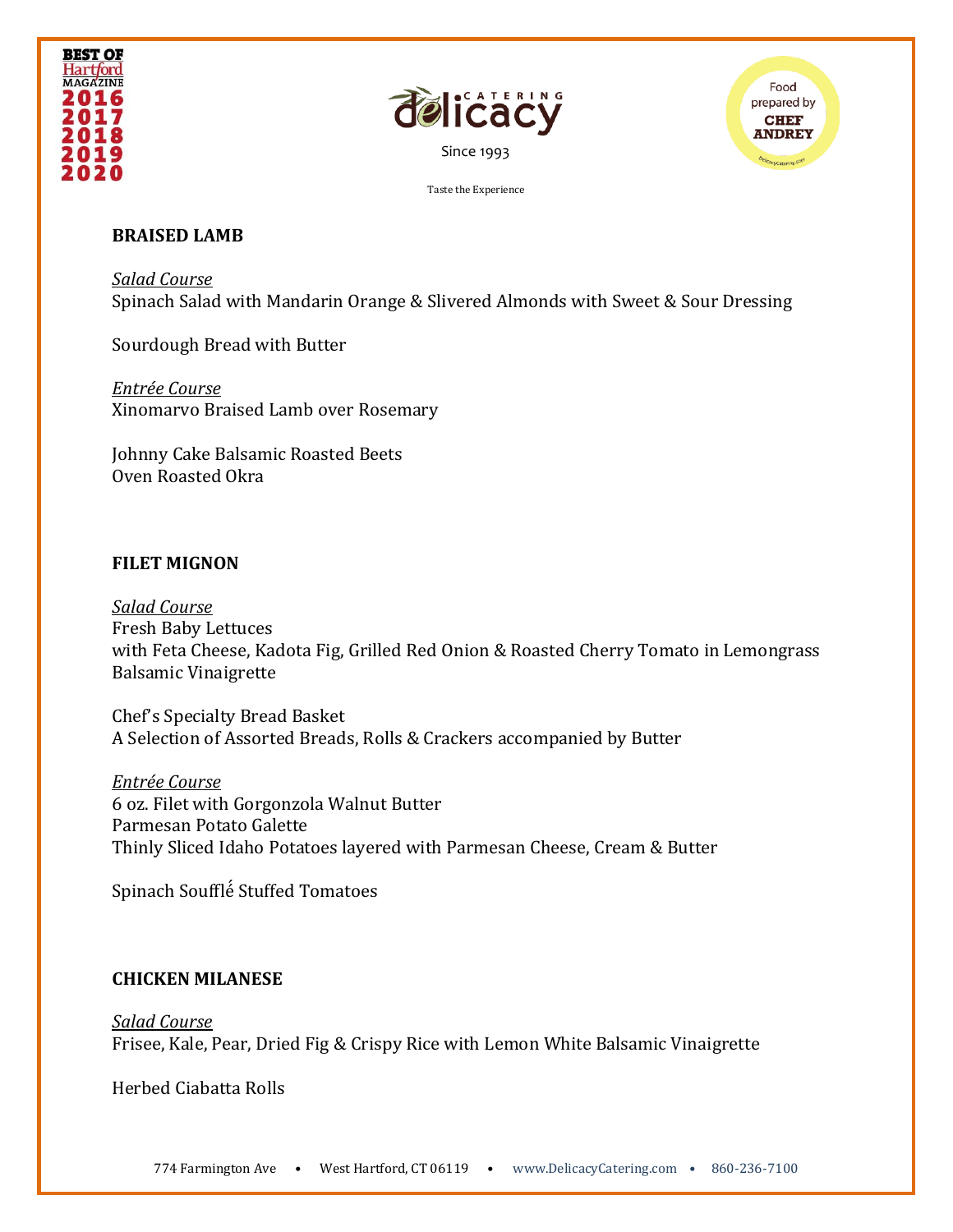





*Entrée Course*  Chicken Milanese Tender Medallions of Boneless Chicken Breast covered with Panko Crumbs & lightly sautéed with Split Roasted Grape Tomatoes & Capers in Lemon Butter Wine Sauce

Haricot Vert with Lemon, Sea Salt & Cracked Black Pepper Herbed Spätzle

# **SALMON (OR CHICKEN) EN PAPILLOTE**

*Salad Course*  Baby Spinach with Goat Cheese, Candied Walnuts & Roasted Beets in Citrus Vinaigrette

Raisin Pumpernickel & Harvest Grain Bread with Butter

*Entrée Course*  Salmon en Papillote Fresh Fillet of Salmon topped with a Delicate Julienne of Leeks & Carrots touched with a Splash of White Wine & Tarragon and gently steamed *or* Chicken en Papillote with Caper berries, Lemon, Fresh Oregano, Artichoke & White Wine

Gala Apple stuffed with Toasted Almonds & Blackberry Brandied Currant Quinoa Spinach Soufflé ́Phyllo Cup

## **DUO PLATE**

*Salad Course*  Fresh Baby Lettuces with Feta Cheese, Kadota Fig, Grilled Red Onion & Roasted Cherry Tomato in Balsamic Vinaigrette

Onion Ciabatta

## *Entrée Course*

Fresh Halibut marinated in Thai Marinade with Scallions & Garlic then grilled over hardwood coals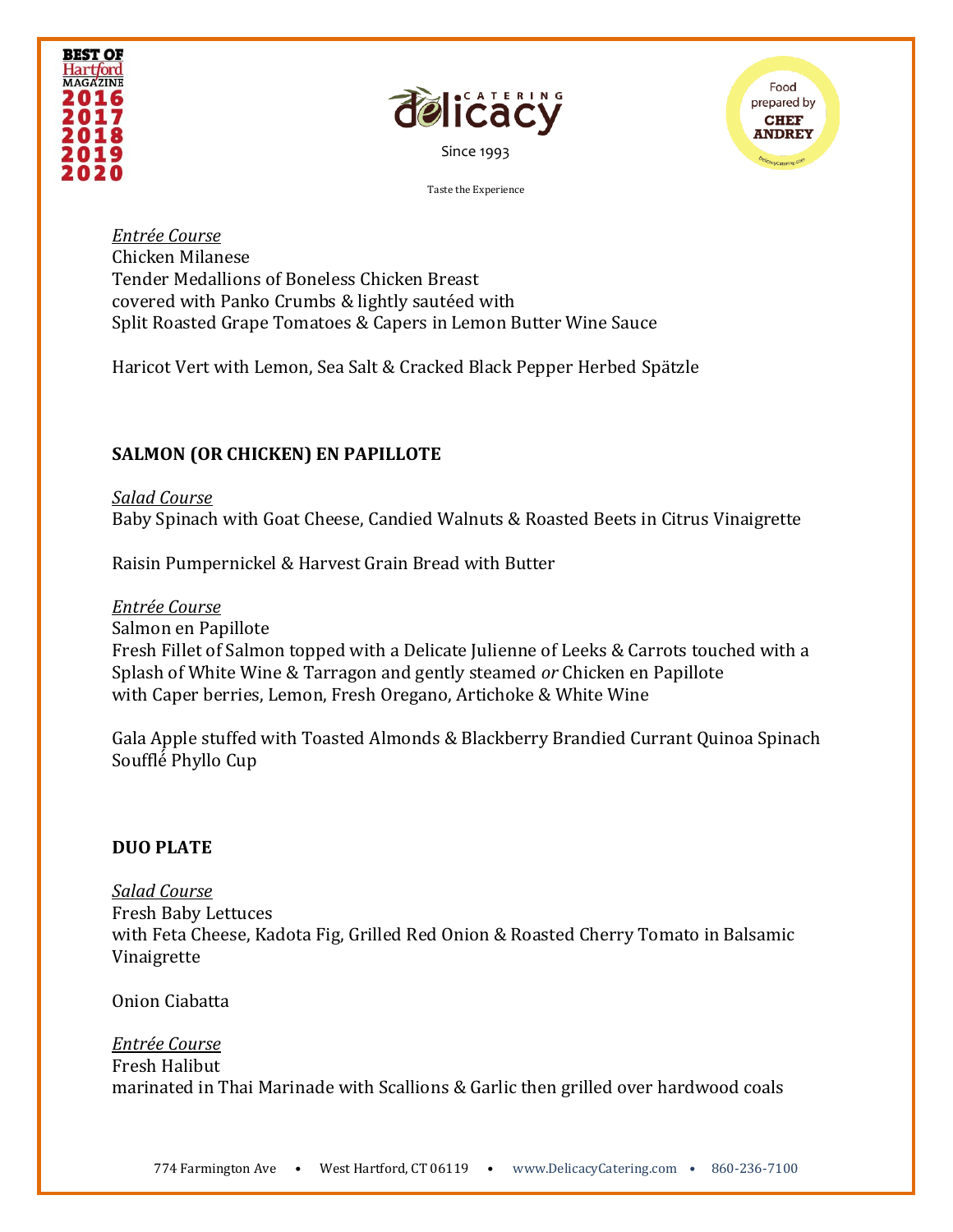





Porcini Crusted Petite Filet Roasted Cauliflower Yukon Gold Potato & Carrot Puree with a hint of Nutmeg

# **PLATED DESSERT SELECTIONS**

## **CAKES & TARTS**

### **Molten Chocolate Cake**

with Fresh Driscoll Strawberries & Grand Marnier Whipped Cream topped with Powdered Sugar

**Sea Salt Caramel Flourless Chocolate Cake** served over Drizzled White Chocolate & Raspberry Sauces

## **Creamy Carrot Cake**

Super moist Classic Carrot Cake & Vanilla Cream cheese topping with Pecans and Candied Pineapple

## **BERRIES & OTHER DELIGHTS**

### **Tiramisu Martini**

Mascarpone, Kahlua & Espresso Soaked Lady Fingers layered with Bittersweet Chocolate served in an Up-Martini Glass

**Classic Crème Brule** Straight forward & Unpretentious with Fresh Berry Garnish